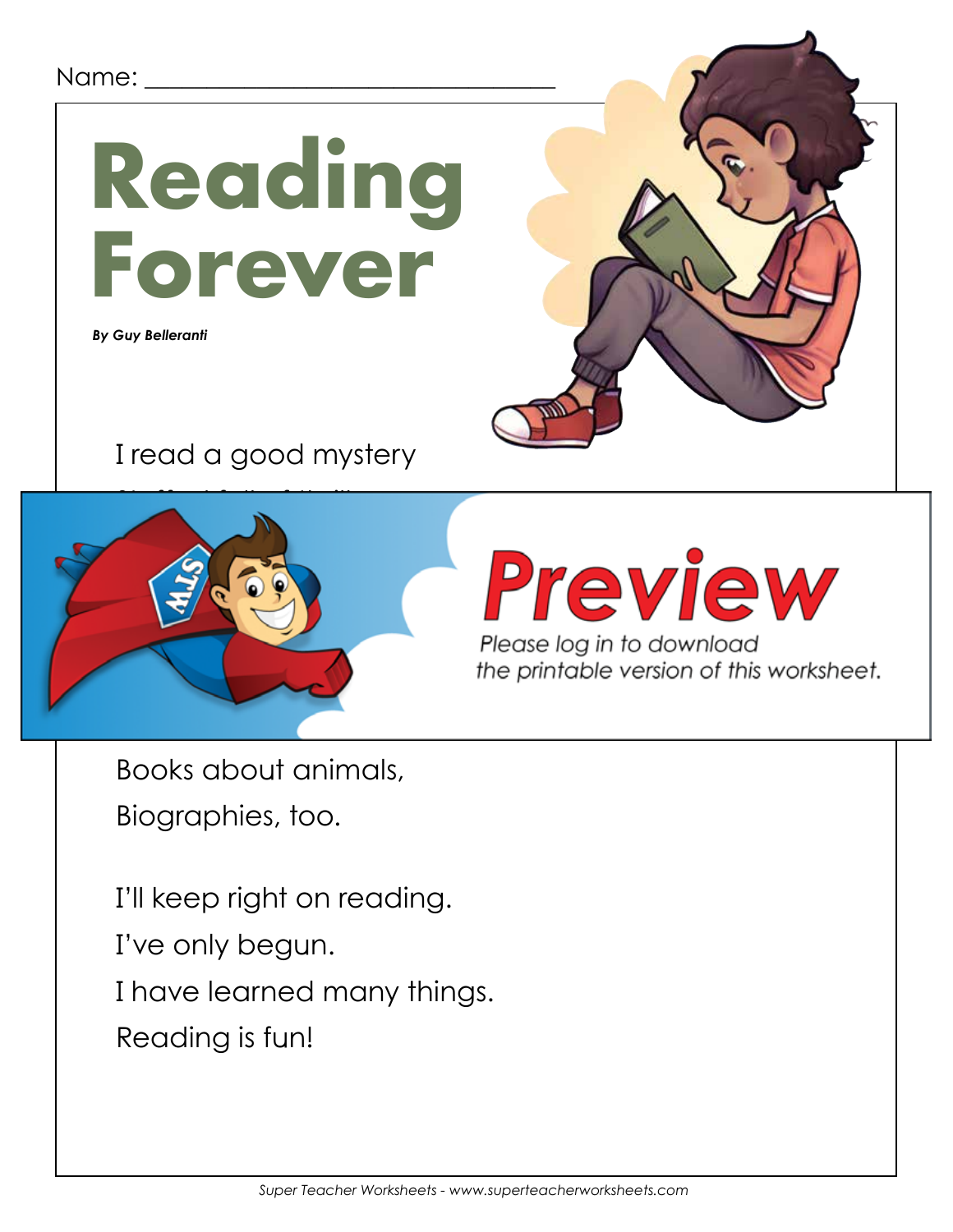#### Name:



 *By Guy Belleranti*

- **1.** What is this poem mostly about?
	- **a.** a person who enjoys reading fiction stories



\_\_\_\_\_\_\_\_\_\_\_\_\_\_\_\_\_\_\_\_\_\_\_\_\_\_\_\_\_\_\_\_\_\_\_\_\_\_\_\_\_\_\_\_\_\_\_\_\_\_\_\_\_\_\_\_\_\_\_\_\_\_\_

\_\_\_\_\_\_\_\_\_\_\_\_\_\_\_\_\_\_\_\_\_\_\_\_\_\_\_\_\_\_\_\_\_\_\_\_\_\_\_\_\_\_\_\_\_\_\_\_\_\_\_\_\_\_\_\_\_\_\_\_\_\_\_

\_\_\_\_\_\_\_\_\_\_\_\_\_\_\_\_\_\_\_\_\_\_\_\_\_\_\_\_\_\_\_\_\_\_\_\_\_\_\_\_\_\_\_\_\_\_\_\_\_\_\_\_\_\_\_\_\_\_\_\_\_\_\_

\_\_\_\_\_\_\_\_\_\_\_\_\_\_\_\_\_\_\_\_\_\_\_\_\_\_\_\_\_\_\_\_\_\_\_\_\_\_\_\_\_\_\_\_\_\_\_\_\_\_\_\_\_\_\_\_\_\_\_\_\_\_\_

\_\_\_\_\_\_\_\_\_\_\_\_\_\_\_\_\_\_\_\_\_\_\_\_\_\_\_\_\_\_\_\_\_\_\_\_\_\_\_\_\_\_\_\_\_\_\_\_\_\_\_\_\_\_\_\_\_\_\_\_\_\_\_

\_\_\_\_\_\_\_\_\_\_\_\_\_\_\_\_\_\_\_\_\_\_\_\_\_\_\_\_\_\_\_\_\_\_\_\_\_\_\_\_\_\_\_\_\_\_\_\_\_\_\_\_\_\_\_\_\_\_\_\_\_\_\_